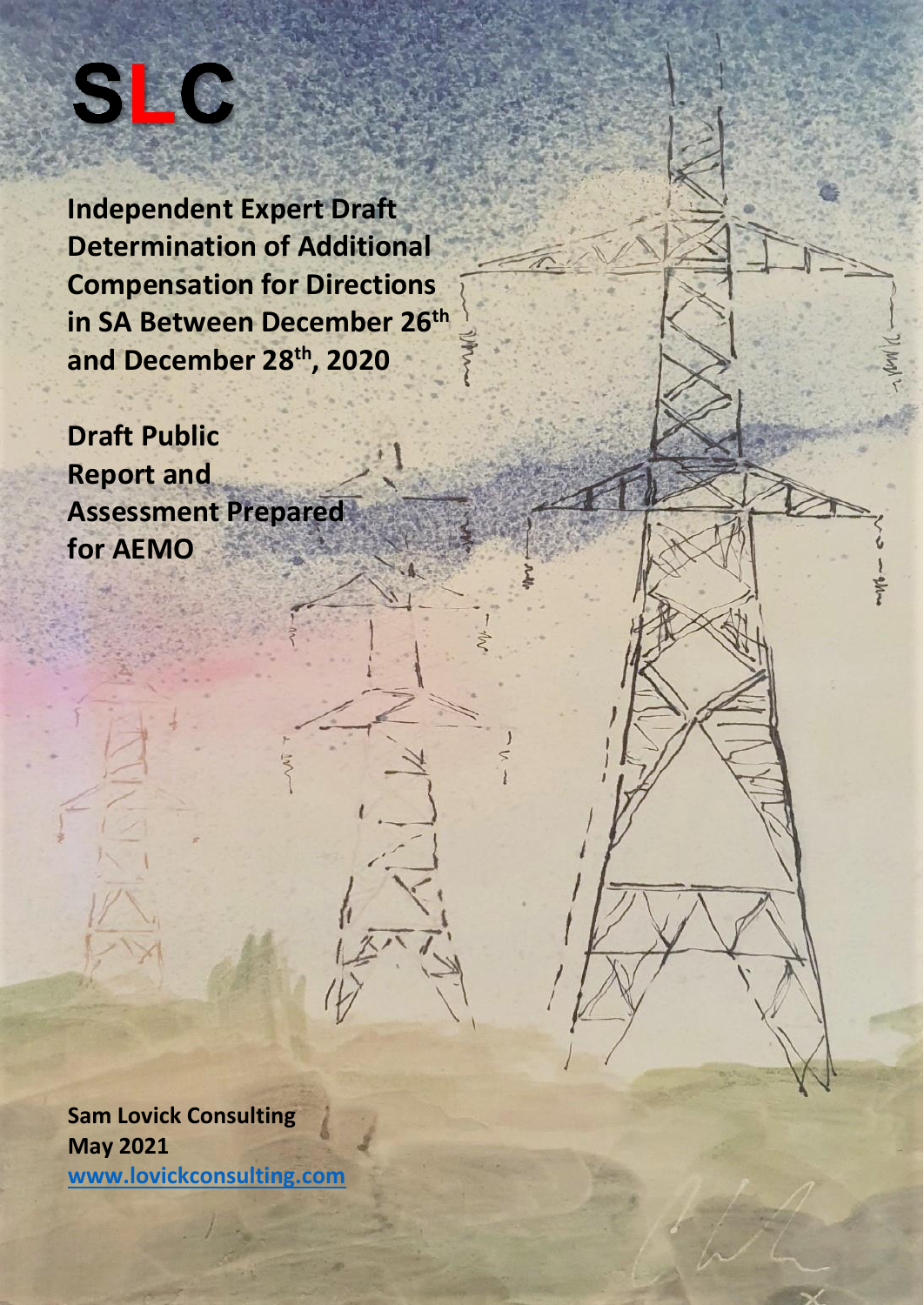

# **Disclaimer**

Sam Lovick Consulting (SLC) has prepared this report exclusively for the use of the party or parties named in the report for the purposes specified in the report. The report must not be used by any person other those parties or persons authorised by those parties, or for other purposes.

The report is supplied in good faith. It reflects the knowledge and expertise of SLC at the time it was prepared. The materials it refers to, or were relied upon in its preparation, are believed by SLC to be reliable and up to date.

No responsibility is accepted for any error of fact or opinion herein. To the extent permitted by law, the report is provided without any warranties, express or implied. SLC does not accept liability for any loss or damage, including without limitation direct, indirect or consequential damages or claims of third parties, that may be caused from use or reliance on this report.

COVER ILLUSTRATION. PYLONS IN THE MIST © CAROLINE LOVICK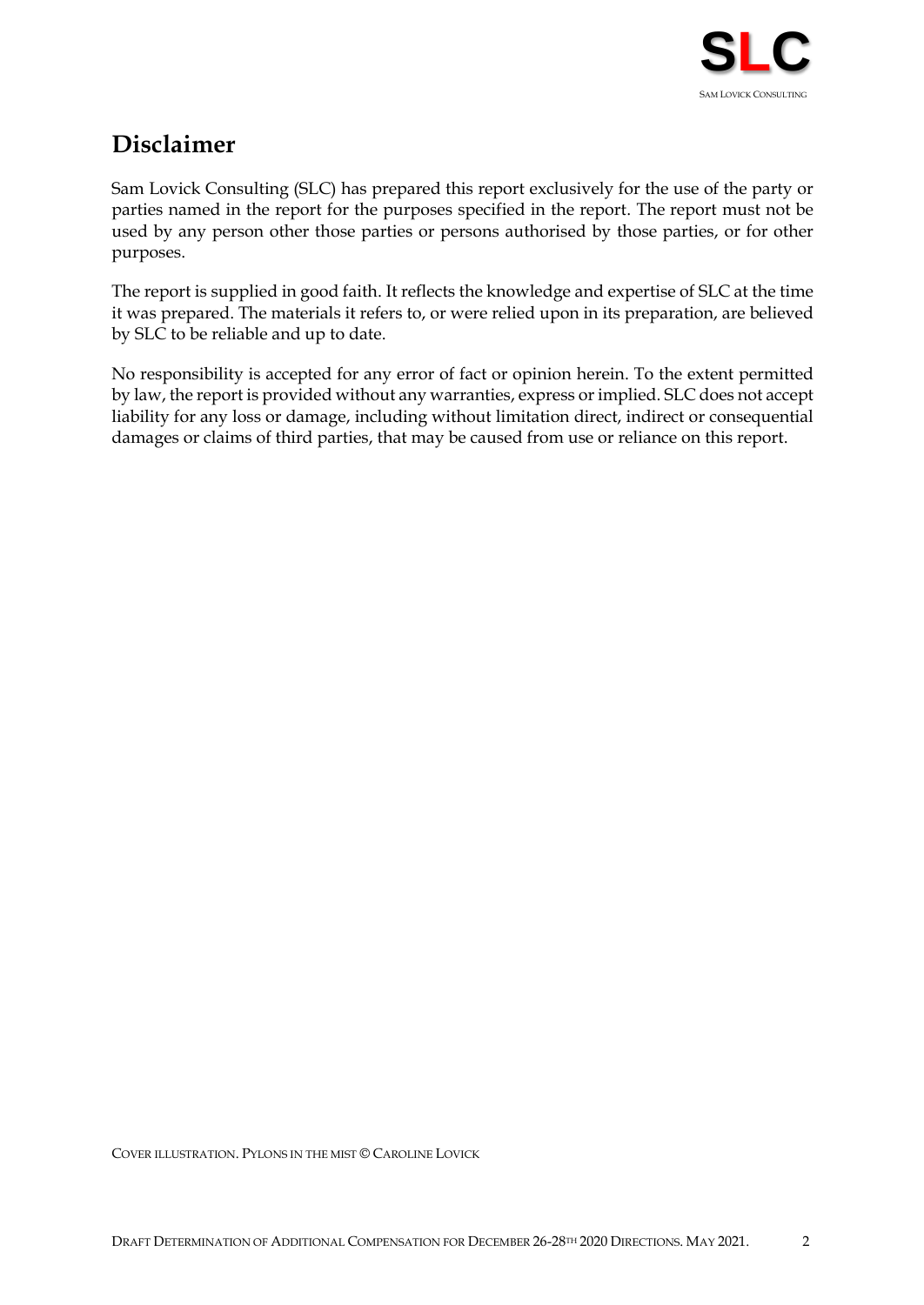

# Table of contents

| 4.2.3 |  |  |
|-------|--|--|
|       |  |  |
|       |  |  |
|       |  |  |
|       |  |  |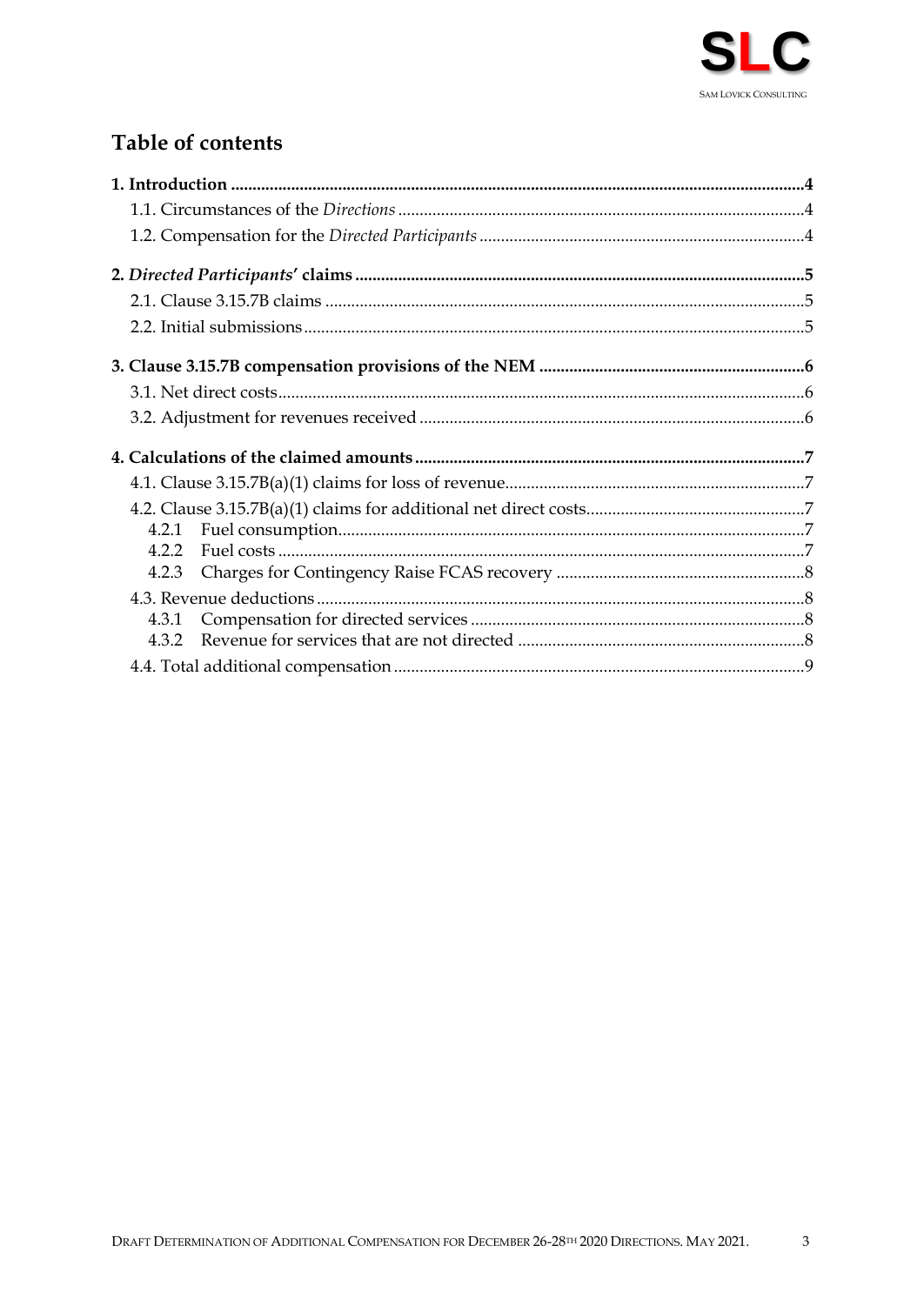

# <span id="page-3-0"></span>**1. Introduction**

This draft report is prepared for the Australian Energy Market Operator (AEMO) in accordance with the requirements of clause 3.12.3 of the National Electricity Rules<sup>i</sup> (NER).

Sam Lovick Consulting (SLC) was appointed by AEMO as an independent expert to determine clause 3.15.7B additional compensation owing for *directions* to *Directed Participants* issued in South Australia between Saturday 26 December 2020 and Monday 28 December 2020. This related to three *directions* covering periods between 26 December 2020 and 1 January 2021:

- for a generator to remain synchronised and follow dispatch targets from 00:01 hrs 27 December 2020 to 19:00 hrs 28 December 2020 ('Claim A');
- for a generator to remain synchronised and follow dispatch targets from 01:30 hrs 27 December 2020 to 04:00 hrs 1 January 2021 ('Claim B'); and
- for a generator to remain synchronised and follow dispatch targets from 07:30 hrs 29 December 2020 to 16:30 hrs 1 January 2021 ('Claim C').

AEMO determined that these were *directions* for *system strength services* to maintain the system in a secure operating state. The three *directions* covered two different *Directed Participants*.

# <span id="page-3-1"></span>**1.1. Circumstances of the** *Directions*

The *Directions* did not result from any particularly unusual events within the NEM at that time. Rather, they were a consequence of supply and demand on the network at the time and the mix of generation available and operating to meet that demand. AEMO determined that offered resources at the time did not provide adequate *system strength services*. The *directions* were necessary to ensure that generators capable of providing *system strength services* that were scheduled to shut down instead remained synchronised.

# <span id="page-3-2"></span>**1.2. Compensation for the** *Directed Participants*

AEMO determined compensation for these *directions* under clause 3.15.7, which defines a formula for compensating *Directed Participants* for the provision of *energy* and *market ancillary services* based on the 90th percentile *spot price* or *ancillary service price* over the preceding year. AEMO informed the *Directed Participants* of these compensation amounts.

*System strength services* are neither *energy* nor *market ancillary services* within the NER so there is no formulaic mechanism for determining compensation for its provision. Clause 3.15.7A sets out how compensation to *Directed Participants* for services other than *energy* or *market ancillary services* should be determined. However, clause 3.15.7A(a1) excludes services where the *direction* would have been unnecessary had the *Directed Participants* made a *dispatch bid*. *Energy*, *system strength services* and, to some degree, FCAS are joint products. Had *dispatch bids* for *energy* or FCAS been made for these directed units, there would not have been a need for *directions* for *system strength services*. Accordingly, and in accordance with clause 3.15.7A(a2),

National Electricity Rules Version 156 in operation from 12 December 2020 to 21 February 2021, available at [https://www.aemc.gov.au/energy-rules/national-electricity-rules/national-electricity-rules-version-](https://www.aemc.gov.au/energy-rules/national-electricity-rules/national-electricity-rules-version-156)[156](https://www.aemc.gov.au/energy-rules/national-electricity-rules/national-electricity-rules-version-156) (last viewed 2 May 2021). Unless otherwise stated, references to clauses within this report refer to this version of the NER.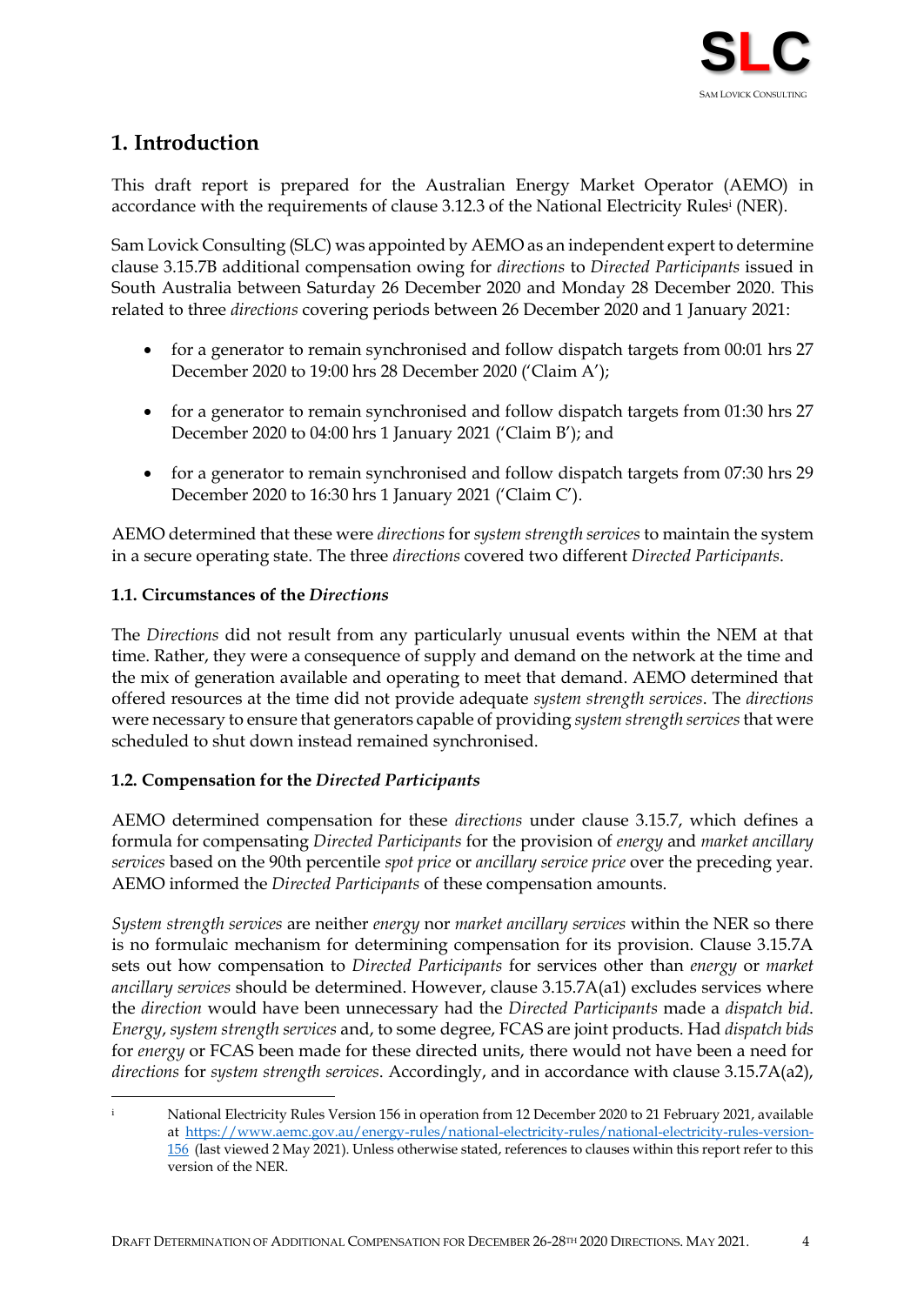

compensation for *system strength services* in these cases are to be determined under clause 3.15.7. Furthermore, while the *directions* were for *system strength services*, they were enacted by way of *directions* for *energy*, dictating compensation for *energy* as a directed service under clause 3.15.7.

The *Directed Participants* sought additional compensation under clause 3.15.7B in respect of the foregoing *directions*. All these claims met the thresholds set out in clause 3.15.7B(c)(1) for referral to an independent expert.

# <span id="page-4-0"></span>**2.** *Directed Participants***' claims**

AEMO provided SLC with details of the clause 3.15.7 compensation to and correspondence with the *Directed Participants* concerning their clause 3.15.7B claims. In addition, SLC called for submissions from the *Directed Participants* as required by clause 3.12.3(c)(2) prior to preparing this report. The *Directed Participants* submitted additional information in support of their claims.

### <span id="page-4-1"></span>**2.1. Clause 3.15.7B claims**

There were two cost elements to each of the claims, A, B and C:

- the costs of purchasing fuel to provide the directed services; and
- a share of the charges levied by AEMO *market generators* to recover the costs of Contingency Raise FCAS.

For each *direction*, they claimed these costs minus the amount of compensation received for directed *energy* calculated according to clause 3.15.7.

#### <span id="page-4-2"></span>**2.2. Initial submissions**

The *Directed Participants* provided within the prescribed time limit in respect of each *direction*, a letter summarising the compensation that was sought, signed by an officer, certifying that data supplied was true and correct as required by clause 3.15.7B(b)(3). They also provided spreadsheets detailing the calculations made to determine the amount of additional compensation. The *Directed Participants* also supplied copies of invoices for fuel supplied covering the periods of the *directions.*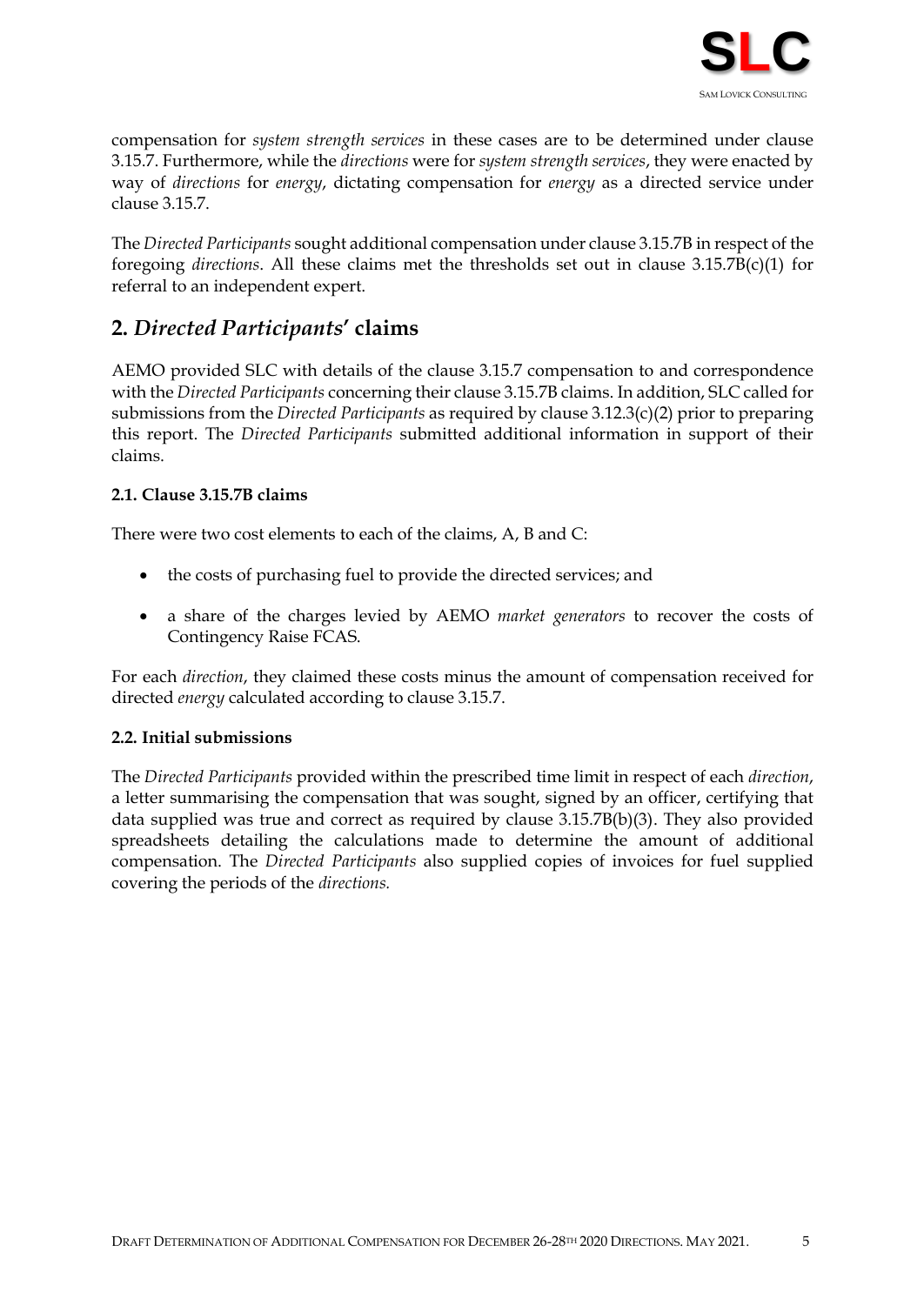

# <span id="page-5-0"></span>**3. Clause 3.15.7B compensation provisions of the NEM**

Clause 3.15.7B compensates *Directed Participants* for (clause 3.15.7B(a)):

- (1) the aggregate of the loss of revenue and additional net direct costs incurred by the *Directed Participant* in respect of a *scheduled generating unit*, *semi-scheduled generating unit* or *scheduled network services*, as the case may be, as a result of the provision of the service under *direction*; less
- (2) the amount notified to that *Directed Participant* pursuant to clause 3.14.5A(g), clause  $3.15.7$ (e) or clause  $3.15.7$ A(f); less
- (3) the aggregate amount the *Directed Participant* is entitled to receive in accordance with clause 3.15.6(c) for the provision of a service rendered as a result of the *direction*.

#### <span id="page-5-1"></span>**3.1. Net direct costs**

'Net direct costs' is not a defined term in the NER, but clause 3.15.7B(a3) sets out, without limitation, seven examples of net direct costs including fuel costs. It is clear from these examples that the term 'net direct costs' encompasses all costs incurred by the *Directed Participant* that would not have been incurred absent the *direction*, and this is the interpretation that has been adopted in the past by independent experts making clause 3.15.7B determinations.

Fuel costs clearly meet this definition. Since the *Directed Participants* did not need to make additional starts or stops to comply with the *directions*, they did not incur any additional start costs; the *Directed Participants* were correct not to claim start costs.

None of the seven examples of net direct costs in clause 3.15.7B(a3) exactly matches Contingency Raise FCAS recovery charges. Nevertheless, for the reasons set out in prior compensation determinations,<sup>ii</sup> if the generators had not been directed, they would not have produced any *generator energy* and would not have been charged for Contingency Raise FCAS recovery. Accordingly, Contingency Raise FCAS recovery is a net direct cost for the purposes of clause 3.15.7B.

AEMO provided settlement data on Contingency Raise FCAS recovery charges which the *Directed Participants* used to determine their compensation claims.

#### <span id="page-5-2"></span>**3.2. Adjustment for revenues received**

To determine total compensation, clause 3.15.7B(a)(2) requires that compensation for the directed services calculated according to clauses clause 3.14.5A, 3.15.7 and 3.15.7A is deducted from net direct costs. The market was not suspended during these *directions,* so no revenue was earned under clause 3.14.5A. For the reasons set out above, no revenue was payable under clause 3.15.7A. Revenue was paid to the *Directed Participants* calculated according to clause

ii Sam Lovick Consulting (August 2020) *Independent Expert Draft Determination of Additional Compensation 'Package 2' Directions Between February 2nd and February 9th 2020* available at [https://aemo.com.au/-](https://aemo.com.au/-/media/files/electricity/nem/market_notices_and_events/market_event_reports/2020/200805-final-report.pdf?la=en) [/media/files/electricity/nem/market\\_notices\\_and\\_events/market\\_event\\_reports/2020/200805-final](https://aemo.com.au/-/media/files/electricity/nem/market_notices_and_events/market_event_reports/2020/200805-final-report.pdf?la=en)[report.pdf?la=en.](https://aemo.com.au/-/media/files/electricity/nem/market_notices_and_events/market_event_reports/2020/200805-final-report.pdf?la=en)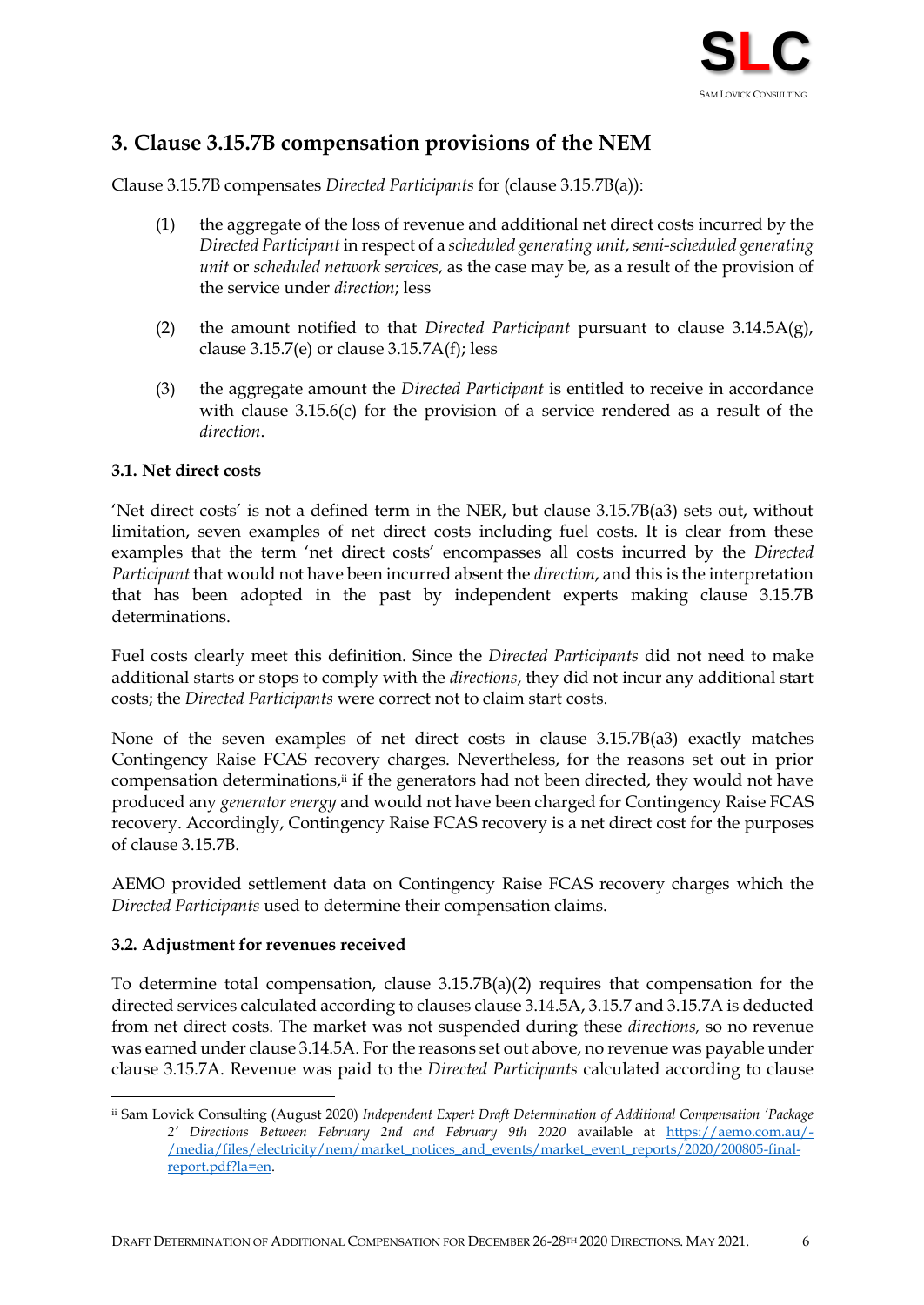

3.15.7(c), termed DCP. The *Directed Participants* appropriately calculated and deducted DCP from their additional compensation claims.

Clause 3.15.7B(a)(3) requires that revenues defined in clause 3.15.6(c) are also deducted. In previous determinations of compensation,<sup>iii</sup> this has been interpreted to require deduction of *trading amounts* for non-directed *market ancillary services* to determine allowable additional compensation. We consider that this approach is appropriate and adopt it in this determination.

# <span id="page-6-0"></span>**4. Calculations of the claimed amounts**

# <span id="page-6-1"></span>**4.1. Clause 3.15.7B(a)(1) claims for loss of revenue**

The *Directed Participants* did not seek additional compensation for loss of revenue under clause 3.15.7B(a)(1).

# <span id="page-6-2"></span>**4.2. Clause 3.15.7B(a)(1) claims for additional net direct costs**

The *Directed Participants* sought compensation for additional net direct costs under clause 3.15.7B(a)(1) for fuel costs and Contingency Raise FCAS recovery charges.

### <span id="page-6-3"></span>**4.2.1 Fuel consumption**

For each of the claims, the *Directed Participants* provided an Excel spreadsheet setting out aggregate fuel consumption across a group of generating units. This was evidenced with matching metering data. Fuel consumption for each *Directed Participant* in each period was based on the trading load of the *Directed Participant* in that period divided by the sum of all trading loads (to which the metered fuel data applied) in that same period.

Metering data was unavailable for 13 settlement periods. The *Directed Participants* made estimates of fuel consumption in these periods which were consistent with typical periodic consumption and with metered generation in the period. The estimates were appropriate. There was also a transcription error of metering data on Claim C which resulted in a small change in the compensation amount.

In accordance with previous determinations for additional compensation for the same *Directed*  Participants,<sup>iv</sup> it was unnecessary to adjust these derived consumptions to take account of differences in heat rates across the generating fleet. The claimant's approach based on each *Directed Participant's* share of total trading load across the fleet is appropriate.

The data and calculations submitted by the *Directed Participants* were sufficient to substantiate the claims in respect of fuel consumption.

# <span id="page-6-4"></span>**4.2.2 Fuel costs**

The *Directed Participants* provided invoices for fuel purchases covering the period of the whole of the duration of the *directions* with prices denominated in \$/GJ. In all cases, the quantity of

iv *Ibid.*

iii *Ibid.*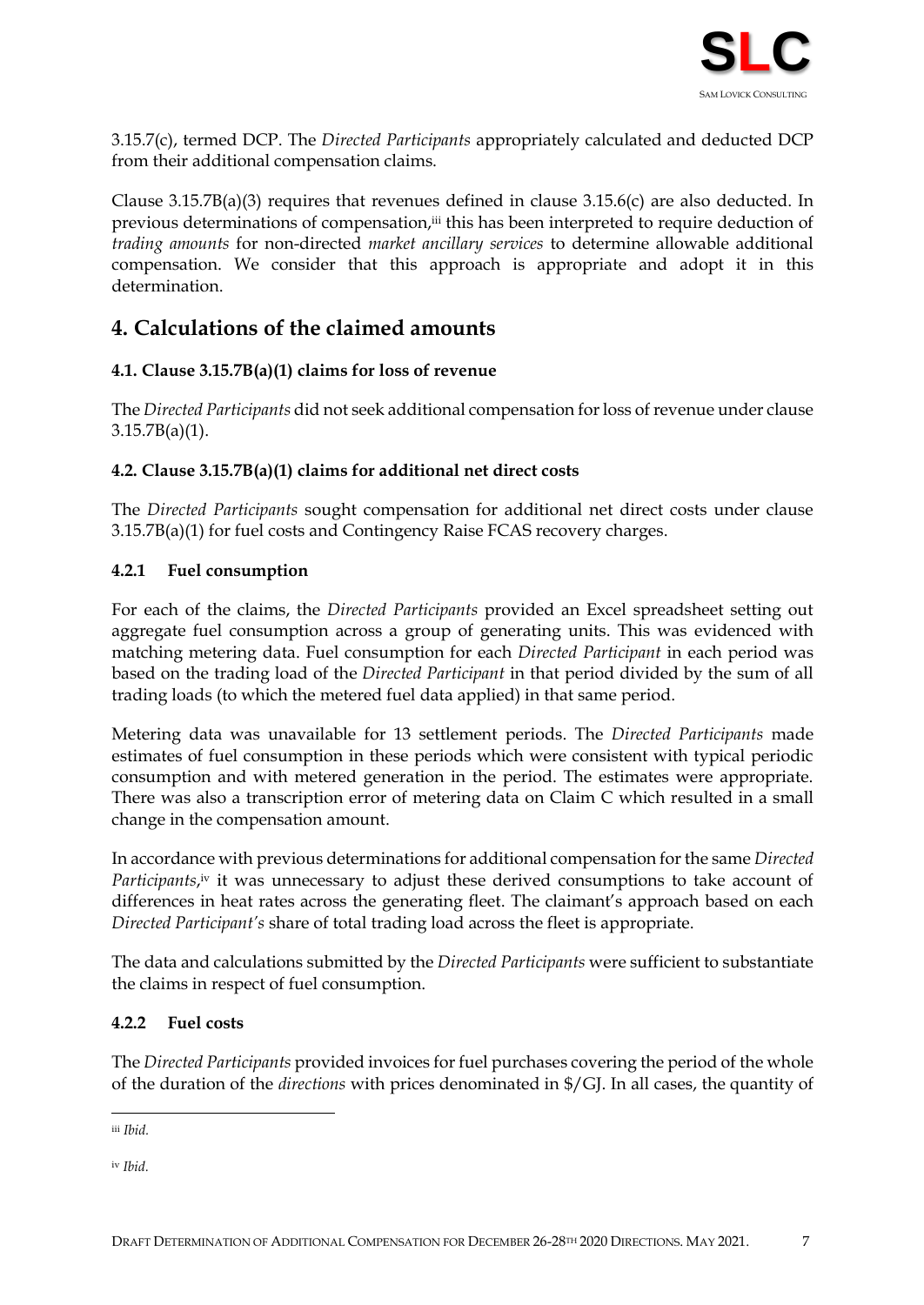

fuel referenced in the invoices was enough to supply the *Directed Participants* across all the claims.

The invoices indicated two sources of fuel with different unit prices. The *Directed Participants*  indicated that the different sources were separately metered. Metering data indicated the quantum of fuel used from each source that was consumed by the generation fleet during the period of the *directions*.

The *Directed Participants* estimated the unit cost of fuel across the fleet as the average price of fuel across the two tranches weighted by the quantity of fuel used from each source. Total fuel costs were determined as the product of this unit cost and the quantity consumed by the *Directed Participants* as set out in section [4.2.1](#page-6-3) above.

The approach is appropriate, and the data and calculations submitted were sufficient to substantiate their claims in respect of fuel costs.

# <span id="page-7-0"></span>**4.2.3 Charges for Contingency Raise FCAS recovery**

The *Directed Participants* submitted spreadsheets detailing AEMO charges for Contingency Raise FCAS recovery separated into 6 second, 60 second and 5 minute classes. The spreadsheets allocated the sum of those charges in proportion to trading load (i.e., using essentially the same approach used to allocate fuel consumption to each unit, as set out in section [4.2.1\)](#page-6-3). This reflects the allocation principles set out in clause 3.15.6A(f).

The approach is appropriate, and the data and calculations submitted were sufficient to substantiate their claims in respect of Contingency Raise FCAS recovery.

# <span id="page-7-1"></span>**4.3. Revenue deductions**

For the reasons set out in section [3.2,](#page-5-2) clause 3.15.7B requires that compensation for directed services and entitlements to *trading amounts* from non-directed services are deducted from costs to determine additional compensation.

# <span id="page-7-2"></span>**4.3.1 Compensation for directed services**

The *Directed Participants* provided spreadsheets detailing the compensation for each *direction* for directed *energy*.<sup>v</sup> The 90<sup>th</sup> percentile prices, quantum of services provided, and compensation payments determined under clause 3.15.7(c) for these services were provided to them by AEMO in accordance with clause 3.15.7(f). These compensation amounts need to be deducted from net direct costs under clause  $3.15.7B(a)(2)$ ; they were appropriately deducted from the net direct costs in these claims. There were no other directed services.

# <span id="page-7-3"></span>**4.3.2 Revenue for services that are not directed**

In previous determinations for additional compensation, *Directed Participants* also earned *trading amounts* for *market ancillary services* which had to be deducted from the additional compensation claims. For these *directions*, the *Directed Participants* provided settlement data that indicated that they did not provide any *market ancillary services* for the duration of the

<sup>v</sup> In *directions* for *system strength services*, AEMO treats energy as directed.